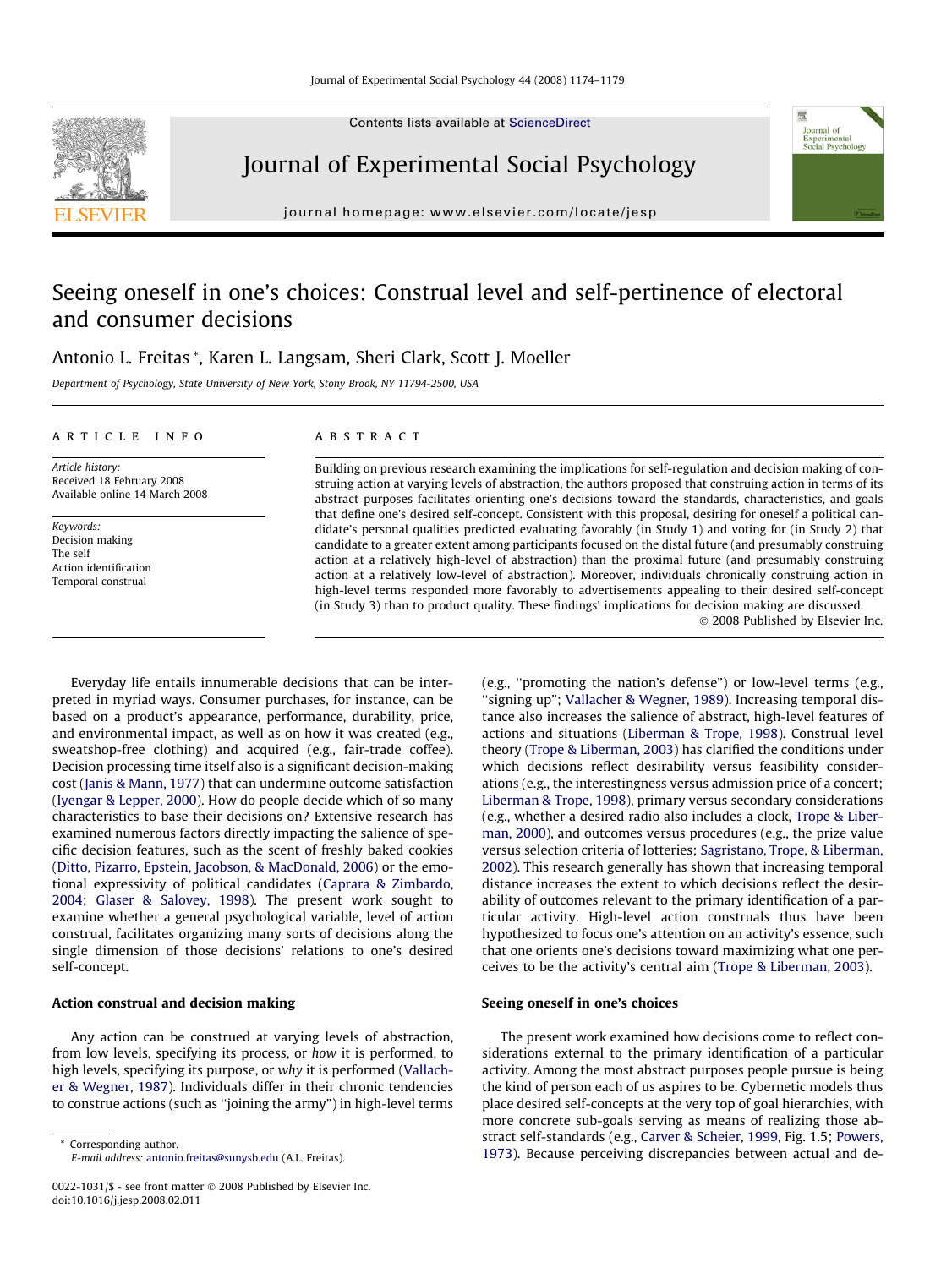sired self-concepts causes negative affect (e.g., [Higgins, 1987\)](#page-5-0), people typically strive to behave consistently with their desired selfconcepts, such that even relatively mundane actions can come to be viewed in relation to them (e.g., [James, 1890; Kim & Markus,](#page-5-0) [1999; Piacentini & Mailer, 2004; Snyder & Fromkin, 1980\)](#page-5-0). We propose, then, that construing an action (e.g., ''joining the army") in terms of its high-level purposes should lead one to consider not only its anticipated outcomes (e.g., ''promoting the nation's defense"), but also its relations to one's own important self-guides (e.g., ''being strong"; ''being brave"; or ''being responsible"). When focused on immediate, low-level details of action, in contrast, behaviors and decisions should be more likely to be viewed as compartmentalized within the domain or task at hand and therefore not pertinent to one's self-views (see also [Baumeister, 1990;](#page-5-0) [Emmons, 1992\)](#page-5-0), as has been speculated to be true of individuals who commit atrocities while focusing exclusively on the low-level details of their behavior ([Lifton, 1986](#page-5-0)).

The present experiments tested the hypothesis that construing action in high-level terms, whether due to chronic individual differences [\(Vallacher & Wegner, 1989\)](#page-5-0) or to increases in temporal distance ([Trope & Liberman, 2003](#page-5-0)), increases the extent to which one relates one's present decisions to one's self-standards. While potentially advancing research on decision making by showing how different sorts of decisions can become organized around the single dimension of those decisions' relations to one's desired self-concept, this proposal also can advance research on construal levels by showing how a high-level action construal can prompt one to go beyond the essence of a particular activity (cf. [Trope &](#page-5-0) [Liberman, 2003](#page-5-0)) to link that activity to one's broader self-relevant goals. When deciding between political candidates, for example, the present analysis suggests that construing action in high-level terms should increase the extent to which one favors candidates whose characteristics are compatible with one's own desired self-views. Analogously, consumer-product advertisements appealing to one's desired self-views should be more effective among consumers construing action in high-level than low-level terms. These hypotheses were tested in three studies that either manipulated temporal distance (Studies 1 and 2) or measured chronic individual differences in action identification (Study 3).

#### Study 1: Personally admiring a presidential candidate

Participants first listed attributes of US politician Hillary R. Clinton. They next indicated the extent to which they desired possessing those attributes themselves and the extent to which they viewed H.R. Clinton to be qualified to be US President in the near or distant future. We propose that construing decisions in high-level terms facilitates linking those decisions to one's own self-defining standards, thereby increasing one's impetus to organize one's behavior toward those standards. When evaluating or deciding between political candidates, construing action in high-level terms should increase attraction to candidates that embody the characteristics one strives to realize oneself. One's choice then would be experienced as pertinent to how one sees oneself, rather than as a discrete, compartmentalized action with little bearing on one's self-views. Accordingly, we predicted that desiring to possess H.R. Clinton's attributes would predict perceiving her as qualified to be US president to a greater extent among participants focused on the distal rather than proximal future.

## Method

One hundred twenty-four undergraduates participated in exchange for course credit. Participants first listed as many of Hillary R. Clinton's personal attributes (defined as ''her traits, her personal strengths, and her weaknesses") as they could. They next indicated the degree to which they personally desired possessing each attribute themselves, on a scale of 1 (''not at all") to 6 (''extremely"). Using a scale of 1 (''Would be a terrible president") to 7 (''Would be an excellent president"), participants in the near-future condition lastly were asked to ''please imagine that the next election for the President of the United States could be held TODAY, RIGHT NOW. When thinking about voting today, right now, how qualified would you say Hillary Clinton is to be US president?" For participants in the distant-future condition, ''today, right now" was replaced with ''two years from now, in November 2008."

## Results and discussion

In a General Linear Model, participants' evaluations of H.R. Clinton's qualification to be president were modeled as a function of temporal distance, desire to possess H.R. Clinton's attributes oneself, and the interaction between those two variables, yielding the predicted Temporal Distance  $\times$  Desired Attributes interaction,  $F(1,120) = 9.44$ ,  $p < .01$ ,  $\eta^2 = .05$ . As plotted in Fig. 1, the relation between perceiving H.R. Clinton as qualified and desiring for oneself her attributes was considerably stronger among participants assigned to the distant-future condition (Pearson's  $r = .73$ ,  $p < .0001$ ) than the near-future condition (Pearson's  $r = .30$ ,  $p < .02$ ). There were no significant differences (ts < .32) between participants in the near-future and distant-future conditions in number of attributes listed (Ms = 4.27 and 4.36, respectively) or in rated desire to possess those attributes oneself (Ms = 4.66 and 4.71, respectively), which is not surprising given that these variables were assessed before the temporal distance manipulation. In summary, these results suggest that increasing temporal distance increases the perceived qualifications of politicians who embody the characteristics that one desires oneself.

## Study 2: Selecting student leaders pursuing one's own (recently primed) goals

Study 2 examined participants' votes for student leaders. Study 2 also manipulated (rather than measured, as in Study 1) the acces-



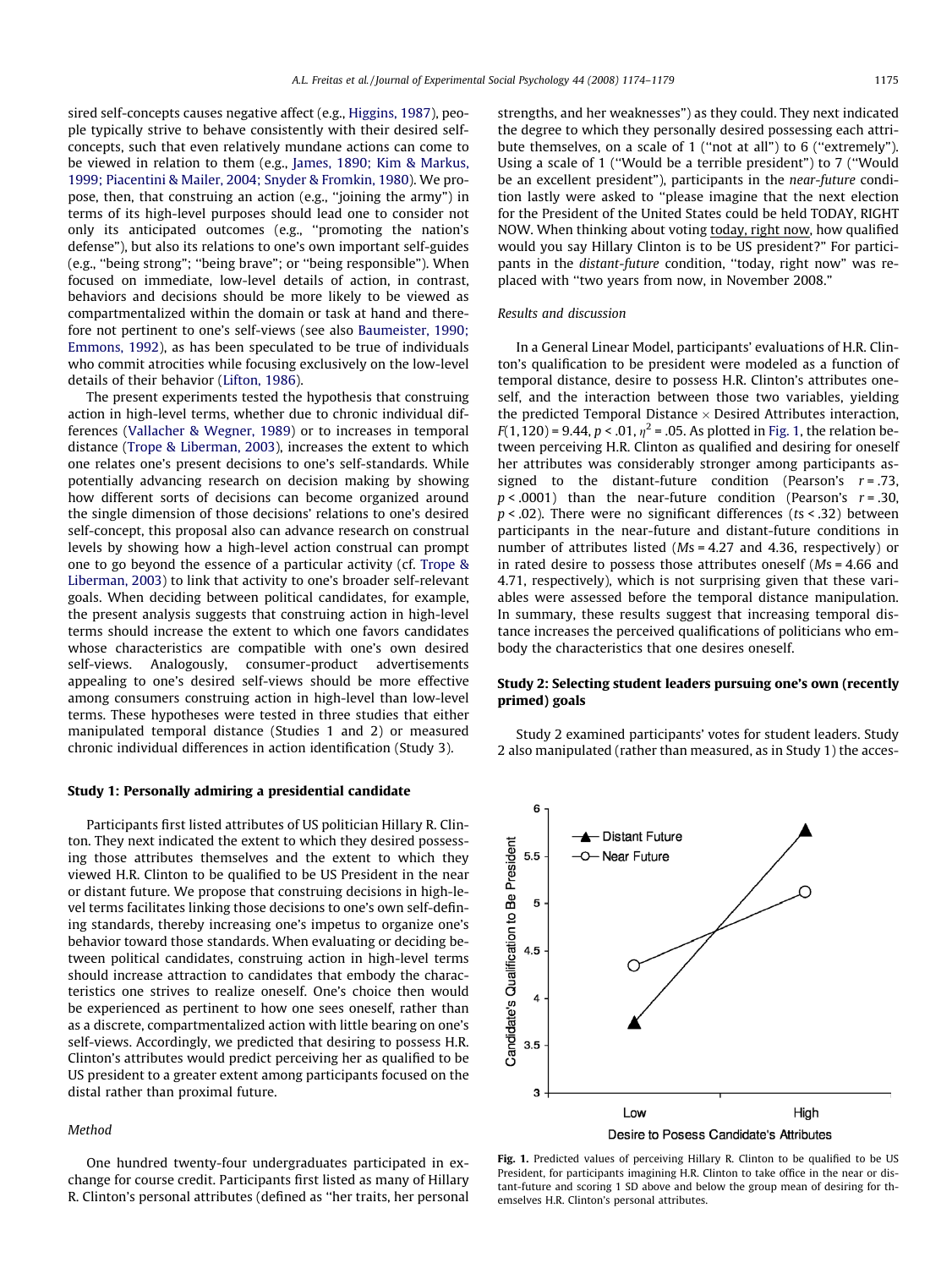sibility of participants' personal aspirations. Drawing on classic demonstrations of the motivational potency of uncompleted goals ([Bargh, Gollwitzer, Lee-Chai, Barndollar, & Trötschel, 2001; Lewin,](#page-5-0) [Dembo, Festinger, & Sears, 1944; Förster, Liberman, & Higgins,](#page-5-0) [2005\)](#page-5-0), we focused participants' attention on either their uncompleted career goals or their uncompleted physical-exercise goals, and we manipulated whether candidates were portrayed as behaving compatibly or incompatibly with those goals. We predicted that participants considering candidates taking office in the distant-future would be most likely to vote for candidates behaving concordantly with their own accessible goals.

#### Method

Ninety-six undergraduates, participating in exchange for course credit, completed a series of computer-administered tasks.

#### Goal priming

In the first task, participants were assigned randomly to write about (by typing via a standard computer keyboard) an unfinished career or physical-exercise goal. Participants in the career-goal condition received the instructions excerpted below (with exercise-goal instructions appearing parentheses):

''We all have goals that we really want to attain but have not met yet. For example, most people want to have a great career (to improve their health), but we usually have not yet been able to reach our maximum potential. In this portion of the experiment, we will ask you to write briefly about currently unfinished goals you have concerning your CAREER (PHYSICAL EXERCISE)... Below please describe an unfinished goal you would really love to attain related to your career (physical exercise). Please provide enough detail to allow us to understand: (a) What is your unfinished goal; and (b) How meeting this goal would make you feel."

Participants also were asked to please list ''one thing that could STOP you from reaching this goal; (2) one thing that could HELP you reach this goal; (3) one good feeling you would feel if you could reach it; and (4) ANOTHER good feeling you would feel if you could reach it." After completing the goal-priming task, participants completed a series of unrelated filler questions concerning their preferences between abstract figures.

#### Voting for student leaders

Participants were told that, in collaboration with the Psychology Department, with other universities in the northeast United States, and with a national honor society in psychology, experimenters were using the subject pool to conduct an election. Participants assigned to the near-future condition were told that they would be electing a representative for a term beginning within 1 month, whereas participants assigned to the distant-future condition were told that they were electing a representative for a term beginning approximately 13 months later.

Participants then viewed photos and brief descriptions ostensibly provided by each candidate. One photo depicted a college-aged woman running on a treadmill accompanied by an explanation that the candidate chose this photo because trying to stay healthy and fit is a goal that is important to her. The other photo depicted a college-aged woman in a lab coat looking at an X-ray, accompanied by the explanation that the photo was taken at the candidate's internship in a medical laboratory, chosen because the candidate is excited about the career potential this internship has created for her. In neither photo was the candidate's face visible. Participants made their selections for the position of the Northeast Regional Secretary by using a computer mouse to click a box beneath the photo candidate of their choice (with the two photos' left/right screen positions counterbalanced randomly across participants). Lastly, participants used 5-point scales  $(1 - \text{``not at all''}; 5 - \text{``ex--})$ tremely") to rate the physical attractiveness and perceived competence of each candidate.

## Results

Fig. 2 plots the number of votes candidates received as a function of temporal distance and the candidates' compatibility with participants' accessible goals. A chi-square test of independence showed that the effect of goal compatibility on voting preference was moderated significantly by temporal distance,  $\chi^2(1)$ ,  $N$  = 96) = 3.81,  $p$  = .05. This Temporal Distance  $\times$  Goal Compatibility effect was not moderated further by the content of the goals (exercise vs. career) participants were assigned,  $\chi^2$  (1,  $N = 96$  = .38. Participants in the distant-future condition chose the candidate behaving compatibly with their own goal more often  $(n = 37)$  than the candidate behaving incompatibly with their own goal (n = 14),  $\chi^2$  (1, N = 51) = 10.37, p < .001. In contrast, participants in the near-future condition chose the candidate behaving compatibly with their own goal about as often ( $n = 24$ ) as the candidate behaving incompatibly with their own goal (n = 21),  $\chi^2$  (1,  $N = 45$  = .20,  $p = .65$ . Finally, in a logistic regression predicting goal-compatible votes, the effect of temporal distance remained significant,  $B = 1.11$ ,  $SE = 0.50$ ,  $\chi^2 = 5.01$ ,  $p < .05$ , when controlling simultaneously for the rated difference between goal-compatible and goal-incompatible candidates in competence, which itself predicted candidate choice,  $B = 0.86$ ,  $SE = 0.29$ ,  $\chi^2 = 8.98$ ,  $p < .01$ , and attractiveness, which itself did not predict candidate choice,  $B = -0.11$ ,  $SE = 0.22$ ,  $\chi^2 = 0.27$ ,  $p > .60$ .

#### Discussion

Personal exercise habits appear quite distinct from the essence of what it means to represent an academic honor society. Nevertheless, in Study 2, participants expecting representatives of a student honor society to take office in the distant-future, but not the near-future, strongly favored the candidate portrayed as working to accomplish participants' own unfinished goals of physical exercise or career advancement. Accordingly, these results converge



Fig. 2. Number of votes for student candidates described as behaving compatibly or incompatibly with the experimentally primed goals of participants expecting the candidates to take office in the near or distant-future.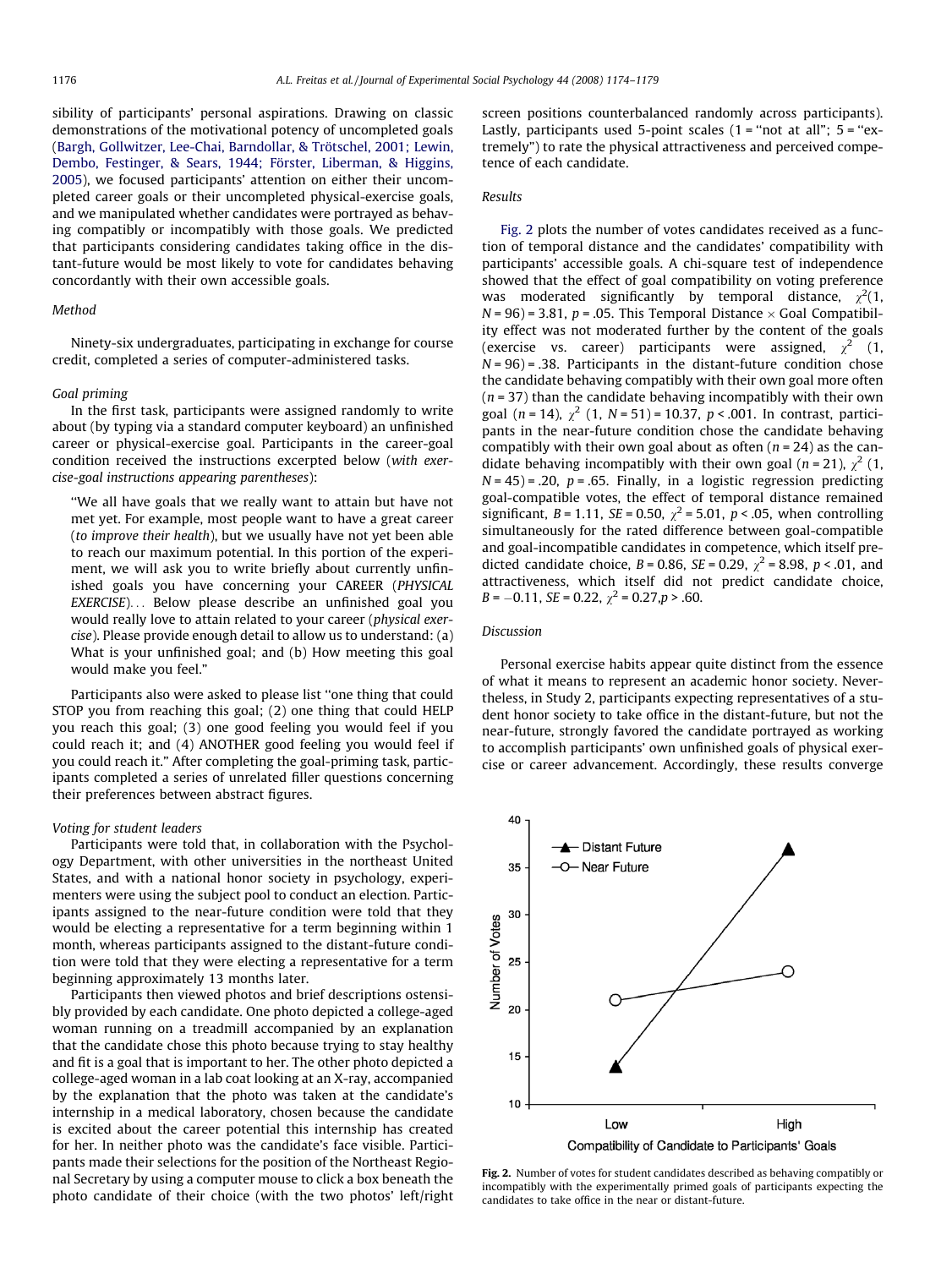with those of Study 1 to suggest that increasing temporal distance can lead decision-makers to move beyond the primary identification of a particular activity to organize their decisions around their own self-defining goals.

#### Study 3: Seeing oneself in one's product choices

Studies 1 and 2 examined how options' characteristics impacted participants' preferences and choices among them. Those studies' findings of the changing appeal, across temporal distance, of concordance of a political candidate's characteristics with one's desired self-views suggest potentially valuable applications to persuasion. Among social psychology's earliest domains of study (e.g., [Hovland, Janis, & Kelley, 1953](#page-5-0)), the science of persuasion has fostered prominent fields of study tied intricately to information processing (e.g., [Eagly & Chaiken, 1993; Petty & Cacioppo,](#page-5-0) [1986\)](#page-5-0) and self-perception (e.g., [Bem, 1972; Steele, Spencer, &](#page-5-0) [Lynch, 1993; Stone & Cooper, 2001\)](#page-5-0), processes central to the presently proposed hypothesis that construing decisions in high-level terms facilitates relating those decisions to one's self-concept. Directly examining the efficacy of persuasive appeals thus appears a natural application of the present theorizing. As a practical matter, moreover, many efforts at persuasion must be made at varying temporal distances from the behaviors and decisions they target, as when political candidates begin advertising a year before an election or when junior high school awareness programs begin the long process of convincing children not to drink and drive. Individuals also vary in their chronic tendencies to construe action in high-level and low-level terms ([Vallacher & Wegner, 1989](#page-5-0)), and this variability may moderate the efficacy of persuasive appeals, just the influence of health-behavior messages varies as a function of individual-difference variables including need for cognition ([Williams-Piehota, Schneider, Pizarro, Mowad, & Salovey, 2003\)](#page-5-0) and approach/avoidance motivation [\(Mann, Sherman, & Updegraff,](#page-5-0) [2004](#page-5-0)).

Study 3 contrasted the persuasive appeal of product advertisements framed in terms of participants' desired self-views and product quality. In an additional departure from Studies 1 and 2, Study 3 pursued an individual-differences approach, assessing participants' chronic levels of action identification [\(Vallacher &](#page-5-0) [Wegner, 1989\)](#page-5-0). We predicted that individuals who chronically construe action in high-level terms (e.g., those who construe ''voting" as ''influencing an election" rather than as ''marking a ballot") would respond more favorably to advertisements framed in terms of their desired self-concepts (e.g., ''Lexus. Because it's all about you") than in terms of product quality (e.g., ''Lexus. Only the very best").

#### Method

Forty-two undergraduates, participating in exchange for course credit, completed computer-administered tasks assessing evaluations of product advertisements and individual differences in level of action identification.

#### Individual differences in action identification

Level of action construal was assessed with the Behavior Identification Form (BIF), a 25-item dichotomous-response questionnaire developed by [Vallacher and Wegner \(1989\)](#page-5-0). For each item, participants read an action (e.g., "voting") and indicate which of two identifications most appropriately describes it. The choices correspond to high-level identifications (e.g., ''influencing an election"), coded 1, and low-level identifications (e.g., ''marking a ballot"), coded 0.

Participants were informed that they would view 12 different advertisements, under instructions that ''these are ads we are eval-



Fig. 3. Predicted values of attitudinal positivity toward advertisements framed in terms of participants' desired self-standards or product quality, for participants scoring 1 SD above (high BIF) and below (low BIF) the group mean in chronic level of action identification, as assessed via [Vallacher and Wegner's \(1989\)](#page-5-0) behavior identification form.

uating in cooperation with researchers at a business school and with actual ad agencies. Please keep in mind that each product will be shown several times, so please pay careful attention to the different messages that are shown with the pictures of the products." In randomly varying orders, participants then viewed the self-concept-framed and product-quality-framed ads for each of six products (see Appendix A). For each ad, participants used computer keyboards to complete three statements: ''My overall impression of this advertisement is:  $(1 = \text{unfavorable}; 6 = \text{favorable})$ "; "My overall impression of this advertisement is:  $(1 -$  dislike;  $6 -$  like)"; and "If given the opportunity to buy this product, I:  $(1 -$  definitely would not buy it; 6 = definitely would buy it)."

#### Results

Each participant's responses to the 25 BIF items were averaged to form an index of level of action identification  $(M = 0.58)$ ;  $SD = 0.22$ ;  $\alpha = .86$ ).

#### Advertisement evaluation

Each participant's reported liking of, favorableness toward, and inclination to buy the advertised products were averaged to form indices of positivity toward the self-concept-framed ads  $(M = 3.27; SD = 0.71; \alpha = .94)$  and the product-quality-framed ads  $(M = 3.19; SD = 0.69; \alpha = .94)$ . In a General Linear Model, these positivity ratings were modeled as a function of Action Identification, Ad Framing (with repeated measures), and the interaction between those two variables, yielding the predicted Action Identification  $\times$  Ad Framing interaction,  $F(1,40)$  = 5.38,  $p < .05$ ,  $\eta_{\rm p}^2 = .12$ . Clarifying the nature of this interaction, as plotted in Fig. 3, level of action identification correlated significantly with positivity toward the self-concept-framed ads (Pearson's  $r = .32$ ,  $p < .05$ ) but not the product-quality-framed ads (Pearson's  $r = .04$ ,  $p > .80$ ).

#### Discussion

The desirability of features central to the primary identification of an activity strongly influences decisions construed at high levels of abstraction, as when the anticipated funniness of a comedy mo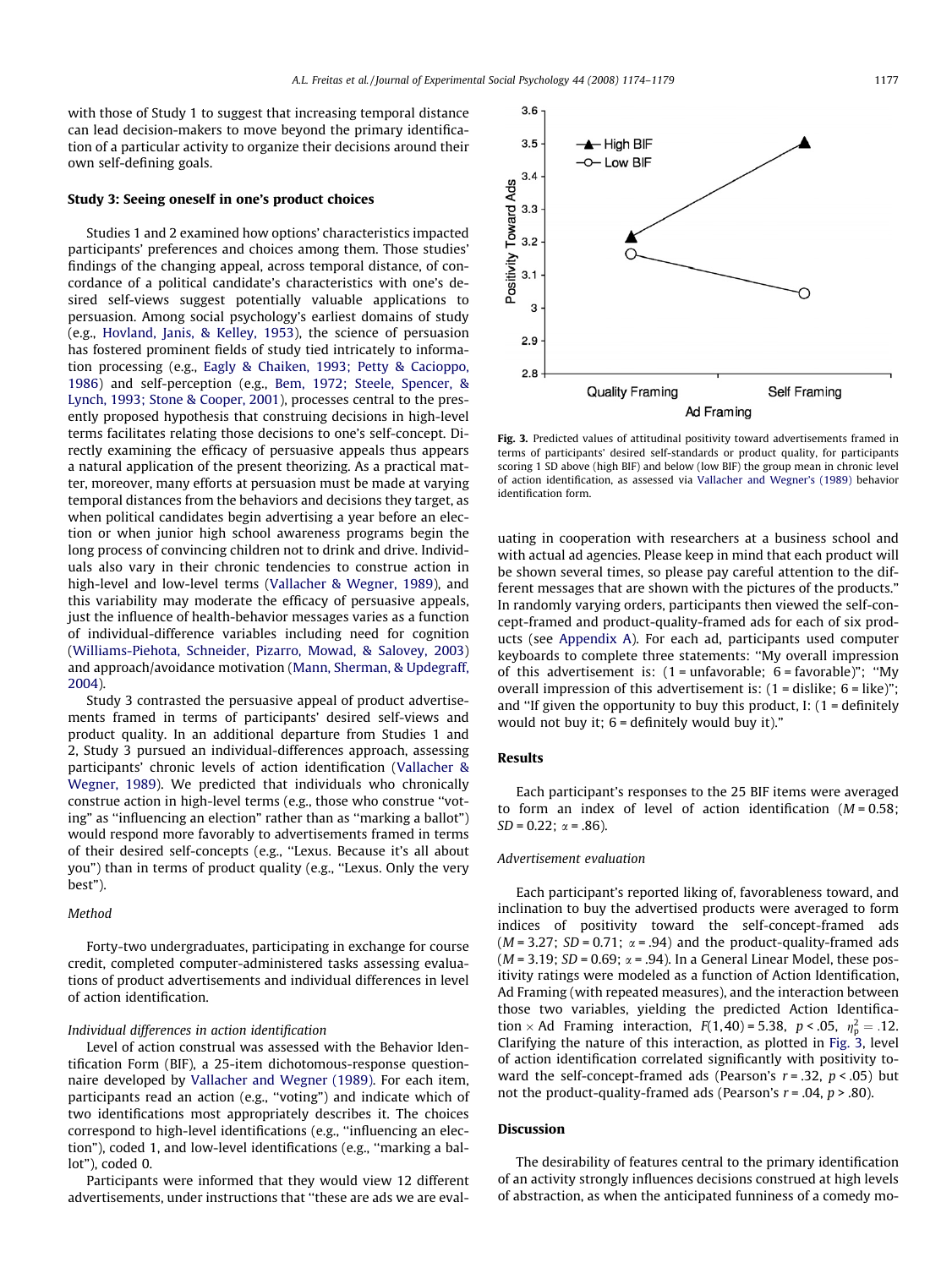vie is weighted more heavily by people expecting to view the movie in the distal rather than proximal future ([Trope & Liberman,](#page-5-0) [2000\)](#page-5-0). Study 3 thus provided a strong test of the present theorizing, in that product advertisements appealing to participants' desired self-standards were contrasted with product advertisements directly extolling the quality of features central to each product's primary usage. As reported above, participants' chronic levels of action construal correlated with their positivity toward the self-standard-framed advertisements to a significantly greater extent than the product-quality-framed advertisements. Independent of an activity's primary identification, then, its relation to one's self-standards appears particularly influential for decisions construed at high levels of abstraction.

## General discussion

What do people think they're doing when they decide between different political representatives, automobiles, and brands of coffee? Building on previous research examining the implications for self-regulation and decision-making of construing action at varying levels of abstraction [\(Carver & Scheier, 1999; Trope & Liberman,](#page-5-0) [2003; Vallacher & Wegner, 1987\)](#page-5-0), we have proposed that construing action in terms of its abstract purposes facilitates orienting one's decisions toward the standards, characteristics, and goals that define one's desired self-concept. Consistent with this proposal, the present research found that desiring for oneself a political candidate's personal qualities predicted evaluating favorably (in Study 1) and voting for (in Study 2) that candidate to a greater extent among participants focused on the distal future (and presumably construing action at a relatively high level of abstraction) than the proximal future (and presumably construing action at a relatively low level of abstraction). Moreover, individuals chronically construing action in high-level terms favorably responded to advertisements appealing to their desired self-concept (in Study 3).

These findings highlight several issues warranting further consideration. For example, rather than orienting one's decisions towards one's self-standards, might construing action abstractly simply increase the overall number of features deemed pertinent to a decision, such that one initially ''wants it all" but then narrows the number of features considered when lower-level action construals are adopted?<sup>1</sup> This alternative view potentially could apply to findings from Study 1, in that the relatively stronger weighting of personal admiration of a political candidate among participants in the distant-future condition might be assumed to be but one example of a more general process by which many other sorts of features would be weighted more strongly when construing action in highlevel than low-level terms. In Study 2, however, participants in the distant-future condition weighted particularly strongly only those aspects of candidates' descriptions that matched participants' primed self-standards. In Study 3, participants' levels of action construal predicted favorable evaluations of advertisements appealing to participants' desired self-concepts but not the quality of the particular products. In summary, the alternative idea that high-level action construals increase the number of features that decision-makers consider should predict a main effect of level of action construal on weighting of any features, which cannot explain the interaction effects observed in Studies 2 and 3, whereby participants construing action in higher-level terms weighted only self-pertinent decision features particularly strongly.

Another challenge to validating the presently conceptualized process is establishing its generalizability and, conversely, the boundary conditions delimiting its operation. Findings from Studies 1 and 2 might appear to suggest that adopting high-level action construals will facilitate attending to the fit between any political candidates' personal qualities and one's own self-standards.<sup>1</sup> However, the present theorizing suggests that such effects should transpire only when people need to make decisions about political candidates, given our proposal that construing action abstractly causes people to interpret the act of deciding itself as pertinent to their self-standards. Further research will be needed to evaluate this possibility by manipulating whether political representatives represent participants' choices or not.

Future research also is needed to examine the impact of level of action construal on the perceived self-pertinence of decisions in other domains. For example, to the extent that cross-cultural variability in decision-making reflects differences in individuals' self-concepts across cultures ([Markus & Kitayama, 1991\)](#page-5-0), the present analysis suggests that stronger culture effects on decisionmaking should emerge when people construe action abstractly and hence are more likely to view a particular decision (e.g., ''Should I take the most popular pen?"; [Kim & Markus, 1999\)](#page-5-0) as pertinent to how they view themselves. If the present theorizing is correct, level of action construal also should moderate one's anticipated satisfaction in living up to one's important self-guides, a possibility which recently received provisional support from a study of anticipated satisfaction when providing support to close others (Langsam, 2007). Finally, a relatively direct application of the present work can investigate whether level of action construal moderates the persuasive appeal of health messages framed in terms of one's desired self-concept (cf. [Rothman & Salovey, 1997\)](#page-5-0).

#### Acknowledgments

Jason Plaks provided helpful comments on this work, which benefited from a United University Professions' Drescher Faculty Development Award and from the research assistance of Scott Lapinski. Scott Moeller is now at the University of Michigan, Department of Psychology.

## Appendix A. Advertisement messages framed in terms of product quality or consumers' desirable self-concepts, Study 3

#### Product-quality framing

- (1) The most innovative computers in the industry. We set the standard in performance.
- (2) There has never been a better cup of coffee. Fresh, smooth, aromatic, simply unrivaled.
- (3) High performance. What could be better? Buy a hybrid and add horsepower.
- (4) LLK Jewelry. Isn't it time to own the best?
- (5) LEXUS. Only the very best.
- (6) Buy high-performance clothing, because the best t-shirts are made of the best materials.

## Self-standards framing

- (1) The most innovative computers in the industry. How successful do you want to be?
- (2) What is important to you? Save a life. Save a community. Save the environment. Buy fair trade coffee.
- (3) How do you define yourself? Buy a hybrid. Be part of the solution.
- (4) LLK Jewelry. Style, Elegance, Class. Aren't you worth it?
- (5) LEXUS. Because it's all about you.
- (6) Buy sweatshop-free clothing, because your t-shirt says a lot

 $<sup>1</sup>$  We thank an anonymous reviewer for suggesting these possibilities.  $\qquad \qquad \qquad$  about you.</sup>